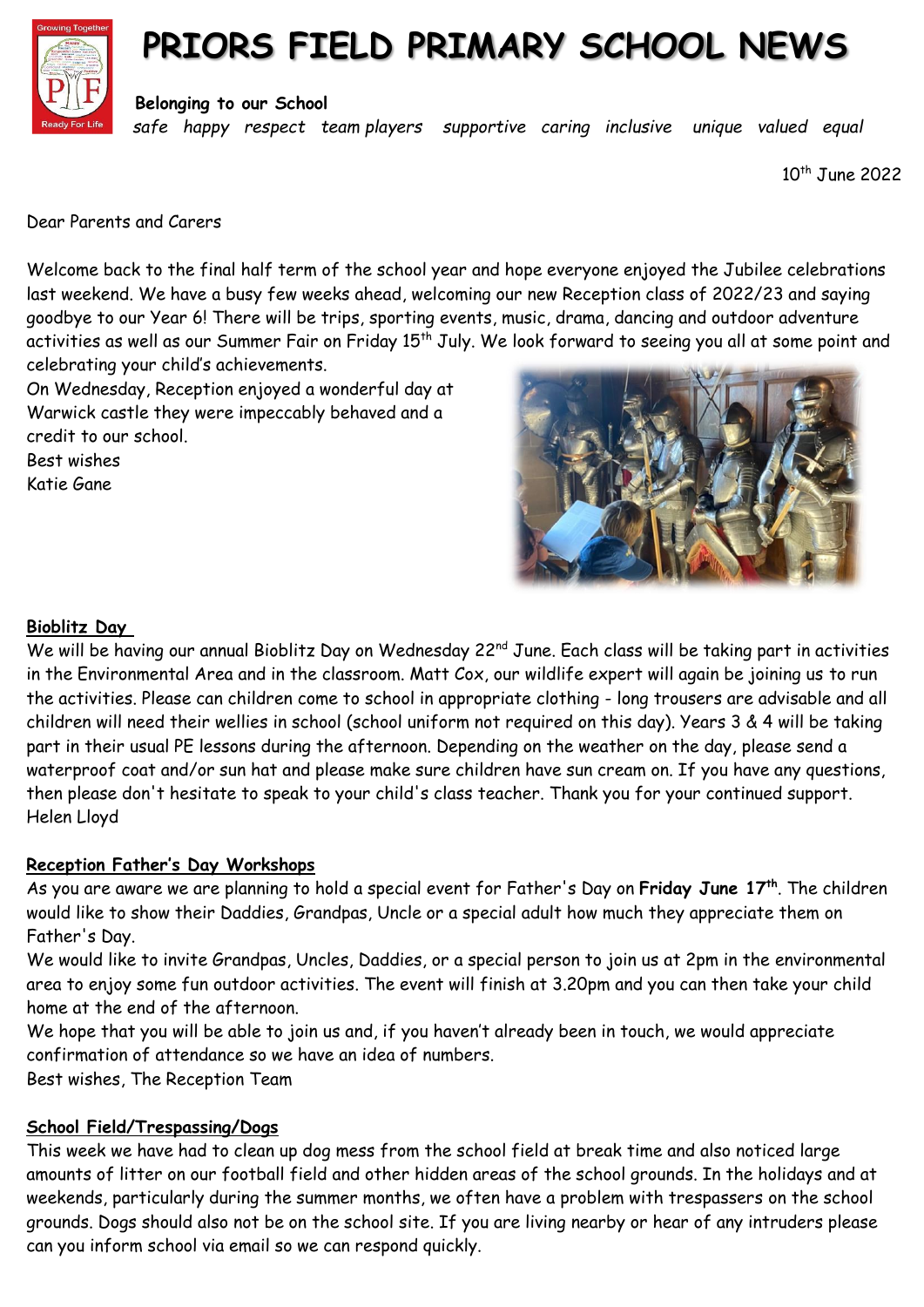#### **Rainbows**

We have been experiencing a number of late bookers for child care this week. Please be mindful that our very special Rainbow Club runs on a carefully planned adult/child ratio according to the numbers of children booked in each day. In order to safeguard our club and keep every child safe please ensure you have made the bookings you require for this half term.

Please can we also remind parents to inform Rainbow Club if arrangements differ from those booked on the system and please can all parents dropping or collecting children be mindful of our carpark rules. Thank you.

### **Uniform**

We all know how frustrating it is when children misplace their school uniform, particularly their performance jackets. Please label all uniform. A named item will be returned if it is labelled. School uniform should all be named on the inside and not be visible on the outside of garments.

#### **Dates for your Diaries**

We can confirm the final two Teacher Training Days for the school year 2022/2023. They will be on Monday  $24$ <sup>th</sup> and Tuesday 25<sup>th</sup> July 2023 meaning the last day of term next year will be Friday 21<sup>st</sup> July 2023.

#### **Attendance**

Before half term we reminded all parents about not taking holidays in school term time. However, we are continuing to receive requests which we are unable to authorise. If you take your child out of school without permission, some schools issue a penalty notice. If you receive a penalty notice you would have to pay: £60 per parent for each child - if you pay within 21 days.

As a school we are not registered with the local authority to do this, however, if our absent rates continue to fall we might be forced to. Please consider this carefully when arranging holidays.

#### **Congratulations**



Congratulations to Amelia T, Year 5, who won Gold in a recent karate competition.

Amelia travelled to London to compete in a Kumite/Team Kumite/Kickmaster competition. Amelia was in the aged 10/11 category and beat her opponent with a convincing 7 – 0 result.

Wow! What a superstar.

#### **PRIORS FIELD PTA NEWS**

#### **Bag2School – Friday 17th June**

Please remember to bring your unwanted textiles in sealed bags next Friday morning before 9am and leave them on the tarpaulins by the bike rack. This is a great way to



get rid of unwanted textiles, be environmentally friendly and earn some extra cash for our new school computers. Our last bag collection raised £100 – thank you.

#### **Dates of PTA events this term:**

**Wednesday 15th June** – Father's day shop - during school **Friday 17th June** – Bag2School – drop bags by 9am please on the day **Friday 15th July** – Summer Fete 16:15-18:30 **Tuesday 19th July** – Summer Disco – KS1 16:15-17:00, KS2 17:15-18:00, Y6 only until 18:20

Best wishes, The PTA committee